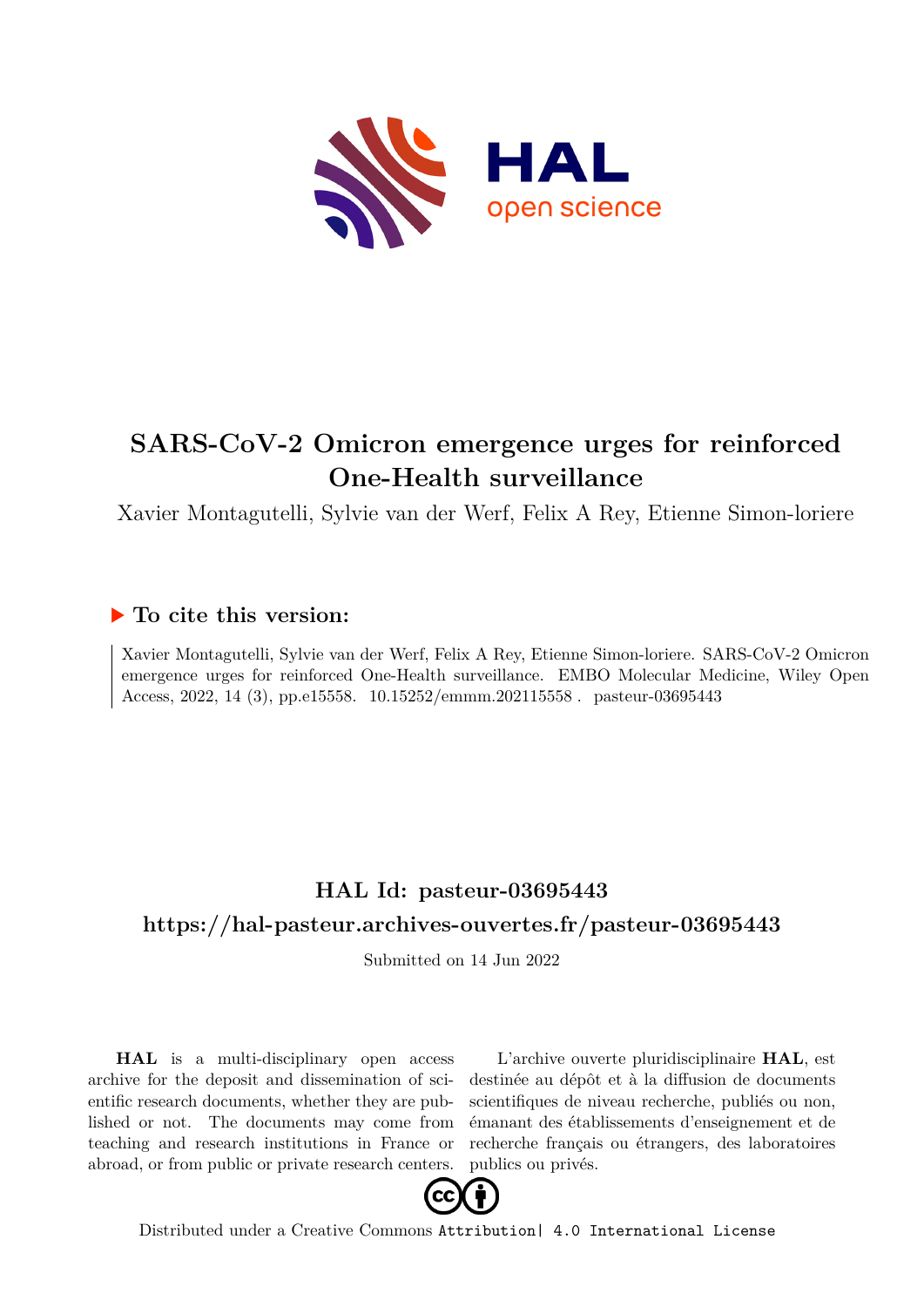

# SARS-CoV-2 Omicron emergence urges for reinforced One-Health surveillance

Xavier Montagutelli<sup>1,[\\*](https://orcid.org/0000-0001-8420-7743)</sup>  $\bullet$ , Sylvie van der Werf<sup>2,3</sup>  $\bullet$ , Felix A Rey<sup>[4](https://orcid.org/0000-0002-9953-7988)</sup>  $\bullet$  & Etienne Simon-Loriere<sup>5,\*\*</sup>  $\bullet$ 

In a hroughout its short history, SARS-<br>CoV-2 has demonstrated its capacity<br>to jump back and forth between<br>humans and animals Following its emer-CoV-2 has demonstrated its capacity to jump back and forth between humans and animals. Following its emergence from a likely bat reservoir, with or without an intermediate host, the virus has successfully infected an array of domestic and wild animals (Chandler et al, 2021; OIE, 2022). In 2020, the infection of mink farms in multiple countries was a strong reminder of the importance of One-Health surveillance. The constitution of a non-human reservoir from where the virus could spill back into humans is a major concern, as exemplified by multiple viruses, including influenza, with documented cases of human-to-swine-to-human transmission (Glud et al, 2021). Importantly, the intensive circulation of an emerging virus in a new host leads to the accumulation of amino acid changes, some reflecting adaptation to this novel environment, which could result in the evolution of variants with unpredictable properties with regard to human infection. As a case in point, SARS-CoV-2 spillback from minks to humans in Denmark was associated with lower capability of preexisting human antibodies to neutralize the variant (Larsen et al, 2021).

Living close to humans, sometimes in large numbers, rodents are susceptible to infectious diseases that can threaten human health, such as plague, leptospirosis, or Lassa fever. In March 2021, we reported that mice, which are not susceptible to the initial SARS-CoV-2 genotype, were permissive to viral replication of the Alpha, Beta, and Gamma Variants of Concern (VOC; preprint: Montagutelli et al, 2021b), a finding that was later confirmed by others. We also demonstrated that Beta could be transmitted between mice by direct contact (preprint: Montagutelli et al, 2021b). Central to this host range expansion is the N501Y substitution in the receptor-binding domain of the spike, a convergent change detected in many SARS-CoV-2 lineages.

The newly emerged Omicron VOC harbors not only N501Y but also changes at residues 493 and 498 to basic amino acids as seen recurrently in mouse-adapted strains (Fig 1), arguing for its capacity to replicate in mice. The intense circulation of variants presenting these features is a stark warning of the risk of reservoirs of SARS-CoV-2 in wild rodents, and this risk could extend to other animal species with sufficient population densities. In fact, the genomic variations of Omicron are so extensive that they could have been acquired upon circulation in an animal reservoir, a credible alternative hypothesis for its emergence process.

We thus call for practical reinforcements of collaborative efforts of surveillance at the human–animal interface and its environment—both in high-density cities and rural places for rodents—as a critical determinant of current and future pandemic risk.

Expanded View for this article is available [online](https://doi.org/10.15252/emmm.202115558).

#### Acknowledgments

This work was supported by the "URGENCE COVID-19" fundraising campaign of Institut Pasteur), the French Government's Investissement d'Avenir program, Laboratoire d'Excellence Integrative Biology of Emerging Infectious Diseases (Grant No. ANR-10-LABX-62-IBEID), the Agence Nationale de la Recherche (Grant No. ANR-20- COVI-0028-01) and the RECOVER project funded by the European Union's Horizon 2020 research and innovation program under grant agreement No. 101003589. ESL acknowledges funding from the INCEPTION program (Investissements d'Avenir grant ANR-16-CONV-0005).

#### Author contributions

XM and ES-L designed and coordinated the study. FAR performed structural analysis. XM and ES-L wrote and revised the manuscript with input from SW and FAR.

#### References

- Chandler JC, Bevins SN, Ellis JW, Linder TJ, Tell RM, Jenkins-Moore M, Root JJ, Lenoch JB, Robbe-Austerman S, DeLiberto TJ et al (2021) SARS-CoV-2 exposure in wild whitetailed deer (Odocoileus virginianus). Proc Natl Acad Sci USA 118: e2114828118
- Glud HA, George S, Skovgaard K, Larsen LE (2021) Zoonotic and reverse zoonotic transmission of viruses between humans and pigs. APMIS 129: 675 – 693
- Huang K, Zhang Y, Hui X, Zhao YA, Gong W, Wang T, Zhang S, Yang Y, Deng F, Zhang Q et al (2021) Q493K and Q498H substitutions in Spike promote adaptation of SARS-CoV-2 in mice. EBioMedicine 67: 103381
- Larsen HD, Fonager J, Lomholt FK, Dalby T, Benedetti G, Kristensen B, Urth TR, Rasmussen M, Lassauniere R, Rasmussen

<sup>1</sup> Mouse Genetics Laboratory, Institut Pasteur, Université de Paris, Paris, France

<sup>2</sup> Molecular Genetics of RNA Viruses Unit, CNRS UMR 3569, Institut Pasteur, Universite de Paris, Paris, France

<sup>3</sup> National Reference Center for Respiratory Viruses, Institut Pasteur, Universite de Paris, Paris, France

Structural Virology Unit, CNRS UMR 3569, Institut Pasteur, Université de Paris, Paris, France

<sup>5</sup> G5 Evolutionary Genomics of RNA Viruses, Institut Pasteur, Universite de Paris, Paris, France \*Corresponding author. E-mail: xavier.montagutelli@pasteur.fr

<sup>\*\*</sup>Corresponding author. E-mail: etienne.simon-loriere@pasteur.fr

DOI 10.15252/emmm.202115558 | EMBO Mol Med (2022) e15558